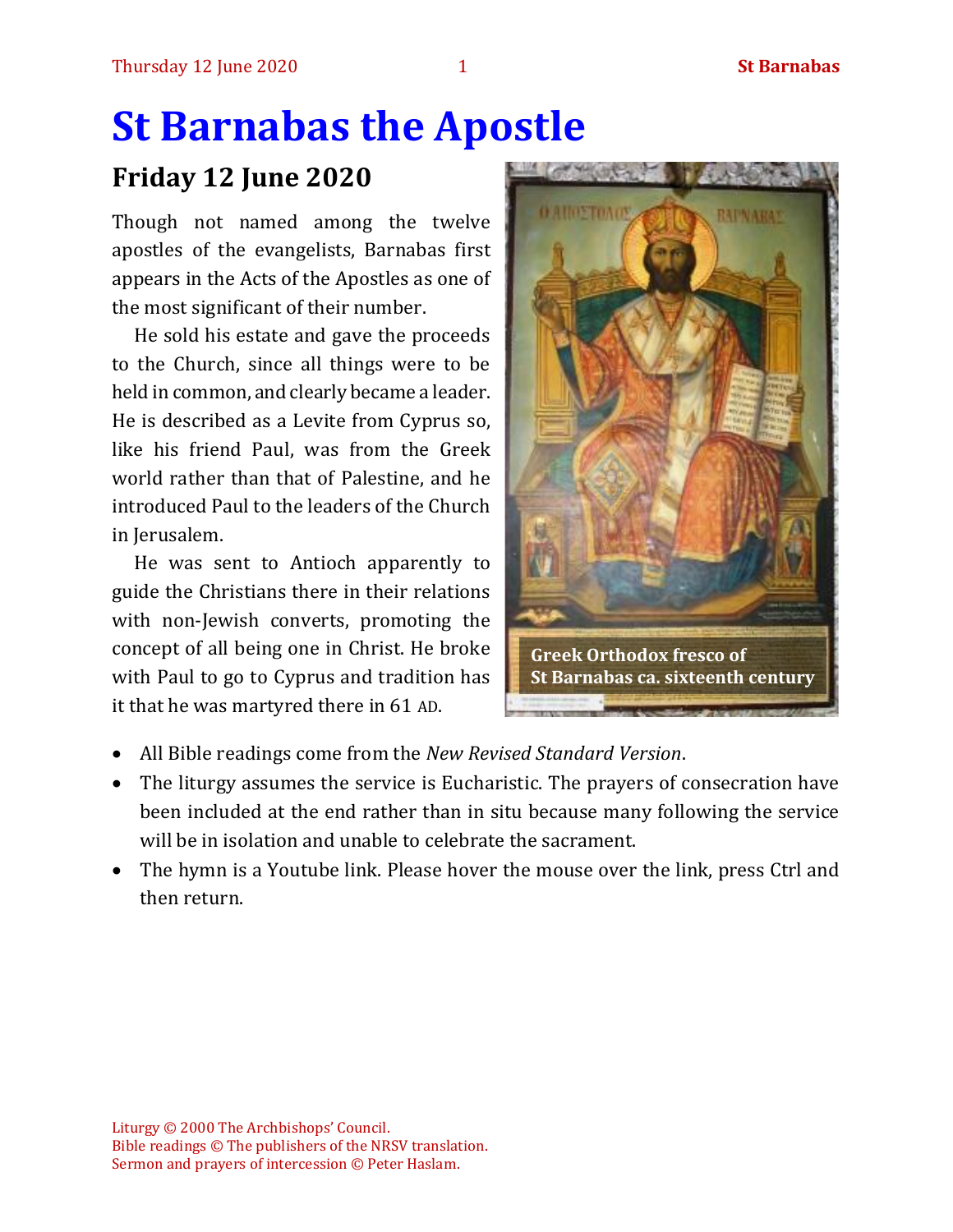HYMN **[He who would valiant be](https://www.youtube.com/watch?v=bQFBdZy74dg)** (please click on this link to hear the hymn)

# **The welcome**

In the name of the Father, and of the Son, and of the Holy Spirit

All **Amen.**

The Lord be with you

All **And also with you.**

# **The Preparation**

All **Almighty God, to whom all hearts are open, all desires known, and from whom no secrets are hidden: cleanse the thoughts of our hearts by the inspiration of your Holy Spirit, that we may perfectly love you, and worthily magnify your holy name; through Christ our Lord. Amen.**

Our Lord Jesus Christ said:

The first commandment is this: 'Hear, O Israel, the Lord our God is the only Lord. You shall love the Lord your God with all your heart, with all your soul, with all your mind, and with all your strength.'

And the second is this: 'Love your neighbour as yourself.'

There is no other commandment greater than these.

On these two commandments hang all the law and the prophets.

### All **Amen. Lord, have mercy.**

Christ calls us to share the heavenly banquet of his love with all the saints in earth and heaven. Therefore, knowing our unworthiness and sin, let us confess our sins in penitence and faith, firmly resolved to keep God's commandments and to live in love and peace with all.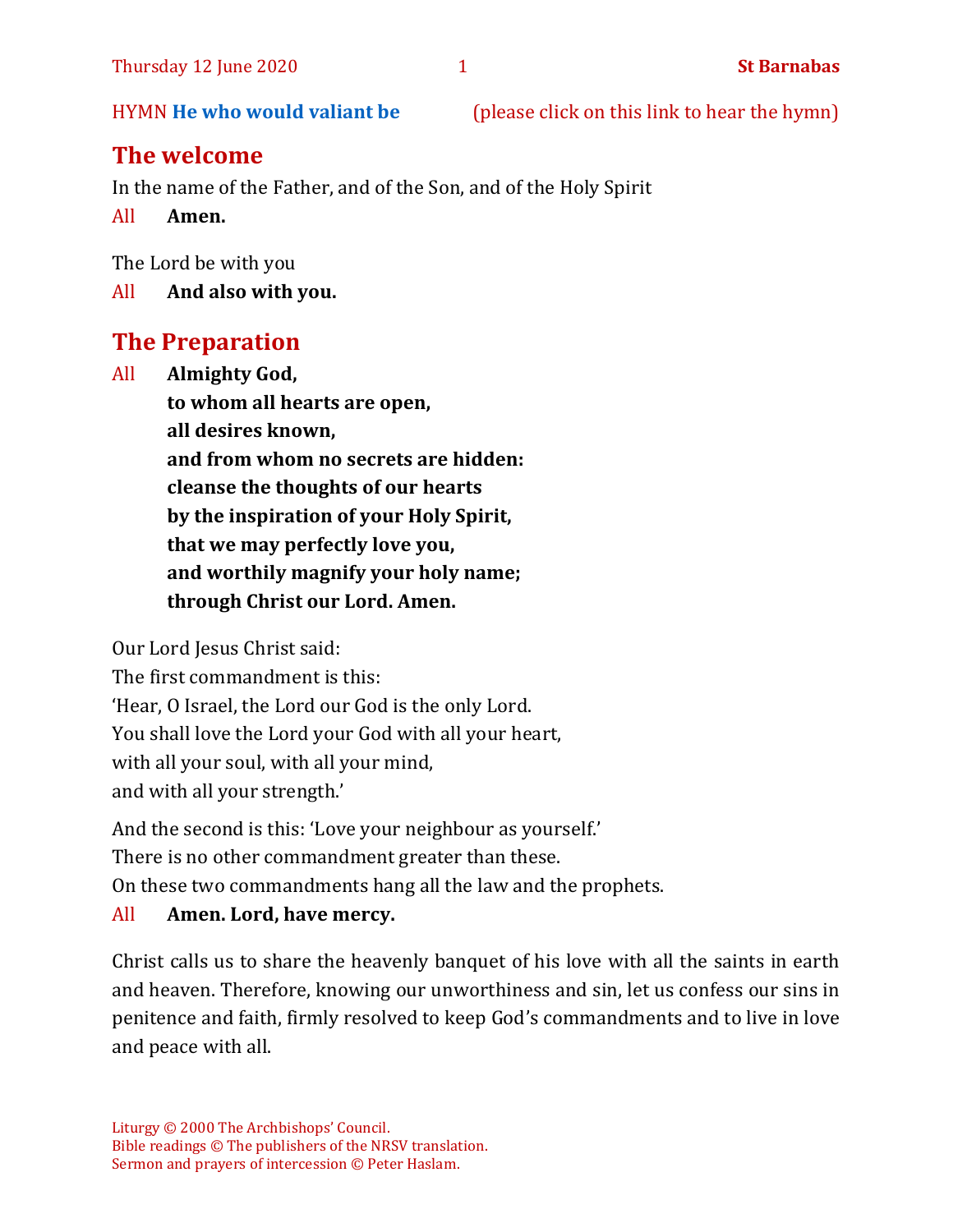All **Almighty God, our heavenly Father, we have sinned against you and against our neighbour in thought and word and deed, through negligence, through weakness, through our own deliberate fault. We are truly sorry and repent of all our sins. For the sake of your Son Jesus Christ, who died for us, forgive us all that is past and grant that we may serve you in newness of life to the glory of your name. Amen.**

Almighty God, who forgives all who truly repent, have mercy upon you, pardon and deliver you from all your sins, confirm and strengthen you in all goodness, and keep you in life eternal; through Jesus Christ our Lord.

All **Amen.**

# **The Gloria**

This version of the Gloria is sung to the tune of 'Cwm Rhondda'. Click **[here](about:blank)** for the tune.

All **Glory be to God in Heaven, Songs of joy and peace we bring, Thankful hearts and voices raising, To creation's Lord we sing. Lord we thank you, Lord we praise you, Glory be to God our King: Glory be to God our King.**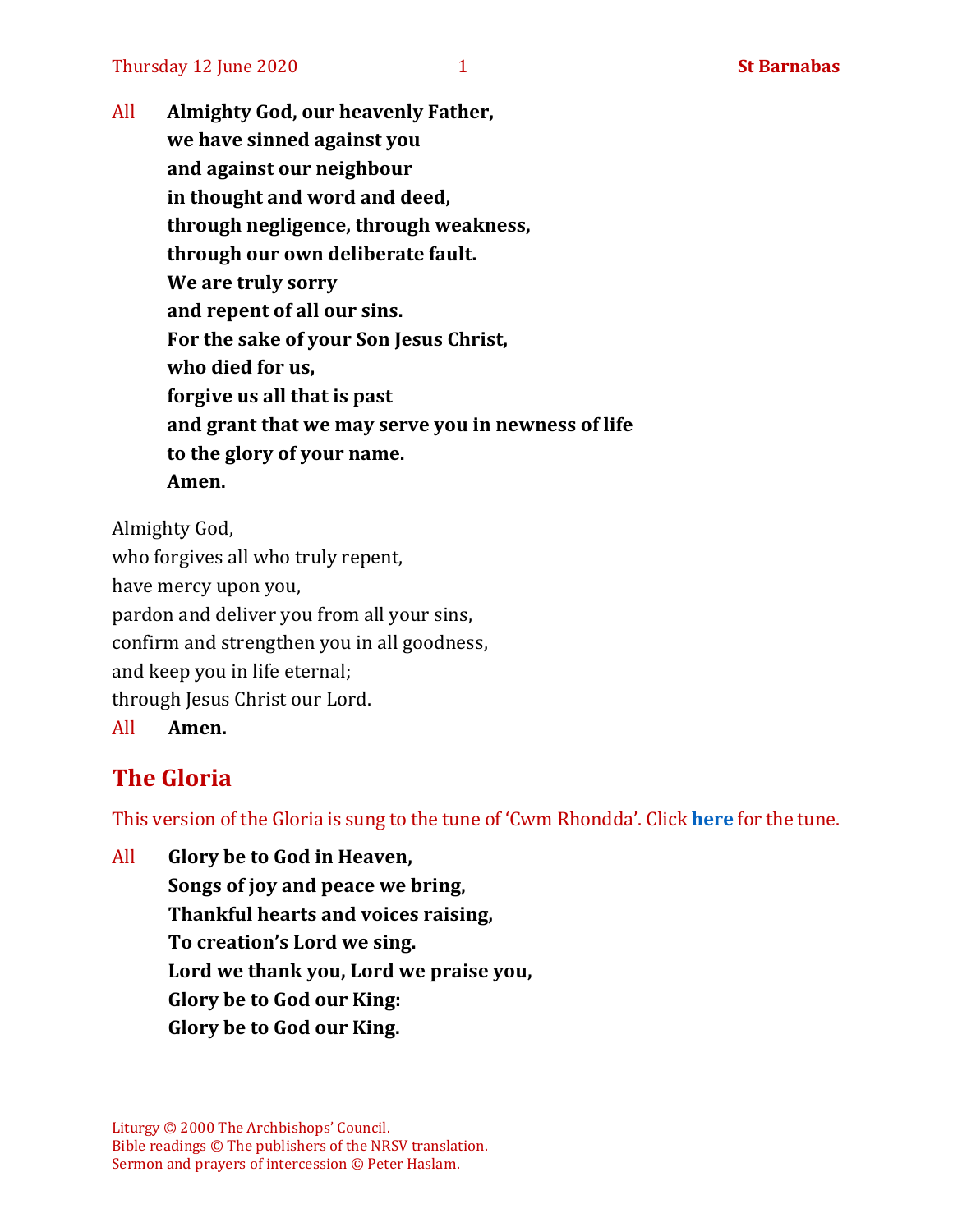**Lamb of God, who on our shoulders, Bore the load of this world's sin; Only Son of God the Father, You have brought us peace within. Lord, have mercy, Christ have mercy, Now your glorious reign begin: Now your glorious reign begin.**

**You O Son of God are Holy, You we praise with one accord. None in heav'n or earth is like you, Only you are Christ the Lord. With the Father and the Spirit, Ever worshipped and adored: Ever worshipped and adored.**

# **The Collect for St Barnabas**

Bountiful God, giver of all gifts, who poured your Spirit upon your servant Barnabas and gave him grace to encourage others: help us, by his example, to be generous in our judgements and unselfish in our service; through Jesus Christ your Son our Lord, who is alive and reigns with you, in the unity of the Holy Spirit, one God, now and for ever.

All **Amen.**

Hymn **[A new commandment](https://www.youtube.com/watch?v=jT0ygUgPvP0)** (please click on this link to hear the hymn)

# **First reading**

A reading from the book of Job

When the ear heard, it commended me, and when the eye saw, it approved; because I delivered the poor who cried, and the orphan who had no helper. The blessing of the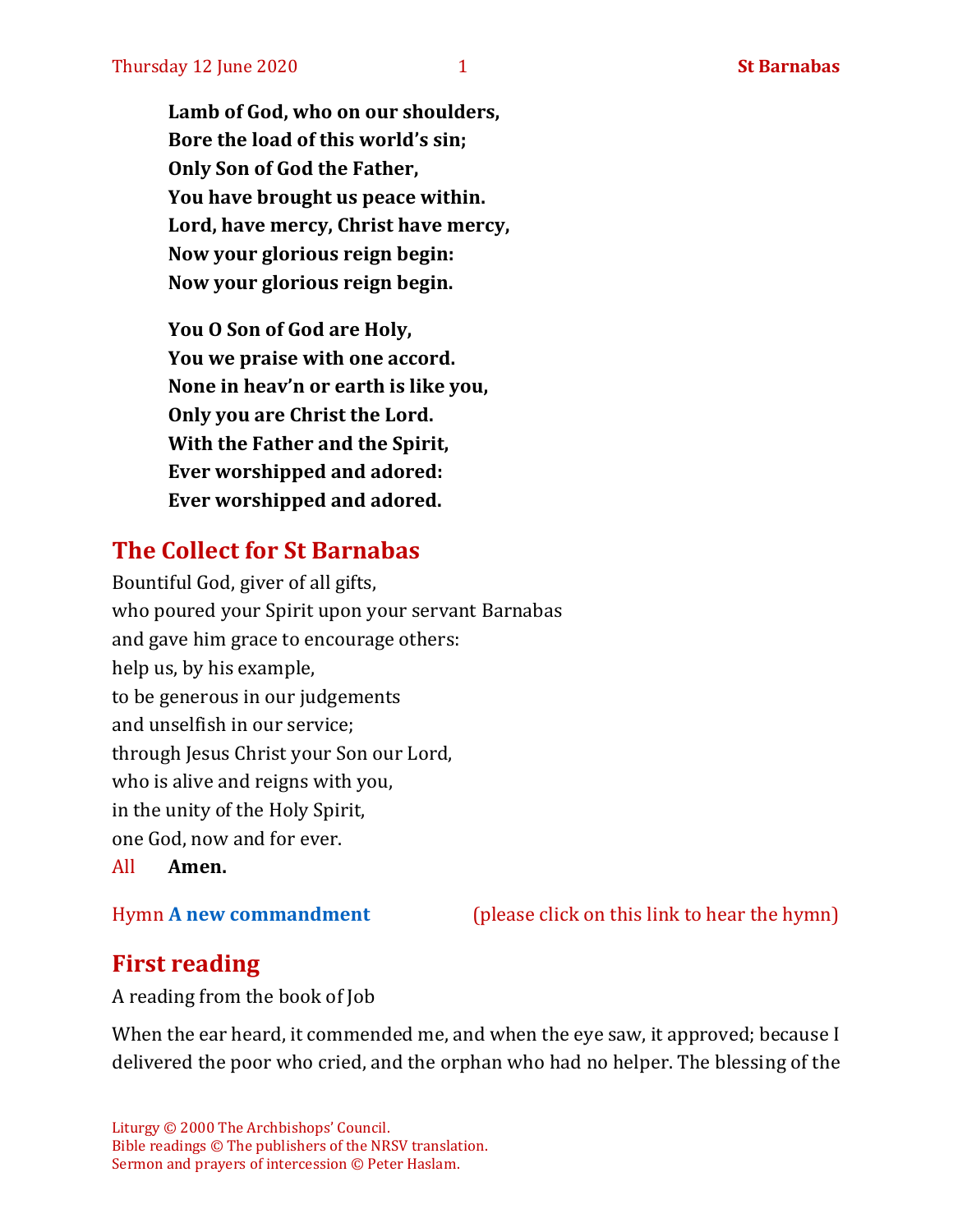wretched came upon me, and I caused the widow's heart to sing for joy. I put on righteousness, and it clothed me; my justice was like a robe and a turban. I was eyes to the blind, and feet to the lame. I was a father to the needy, and I championed the cause of the stranger. *Job 29:11–16*

This is the Word of the Lord

All **Thanks be to God.**

# **Second reading**

A reading from Acts of the Apostles.

Those who were scattered because of the persecution that took place over Stephen travelled as far as Phoenicia, Cyprus, and Antioch, and they spoke the word to no one except Jews. But among them were some men of Cyprus and Cyrene who, on coming to Antioch, spoke to the Hellenists also, proclaiming the Lord Jesus. The hand of the Lord was with them, and a great number became believers and turned to the Lord. News of this came to the ears of the church in Jerusalem, and they sent Barnabas to Antioch. When he came and saw the grace of God, he rejoiced, and he exhorted them all to remain faithful to the Lord with steadfast devotion; for he was a good man, full of the Holy Spirit and of faith. And a great many people were brought to the Lord.

Then Barnabas went to Tarsus to look for Saul, and when he had found him, he brought him to Antioch. So it was that for an entire year they met with the church and taught a great many people, and it was in Antioch that the disciples were first called 'Christians'.

At that time prophets came down from Jerusalem to Antioch. One of them named Agabus stood up and predicted by the Spirit that there would be a severe famine over all the world; and this took place during the reign of Claudius. The disciples determined that according to their ability, each would send relief to the believers living in Judea; this they did, sending it to the elders by Barnabas and Saul. *Acts 11:19–30*

This is the Word of the Lord

All **Thanks be to God.**

# **Gospel reading**

Hear the Gospel of our Lord Jesus Christ according to John

All **Glory to you O Lord.**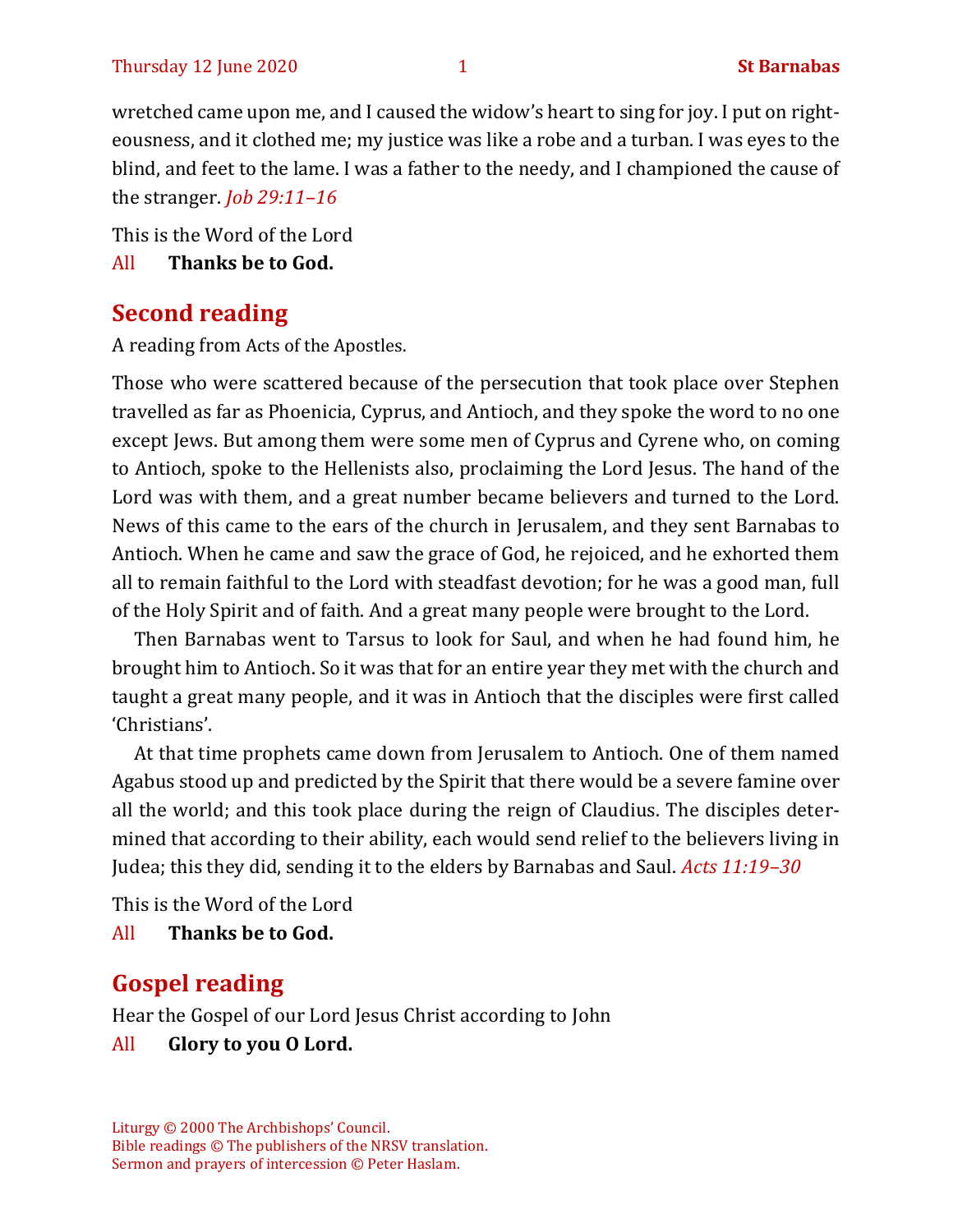Jesus said to his disciples: 'This is my commandment, that you love one another as I have loved you. No one has greater love than this, to lay down one's life for one's friends. You are my friends if you do what I command you. I do not call you servants any longer, because the servant does not know what the master is doing; but I have called you friends, because I have made known to you everything that I have heard from my Father. You did not choose me but I chose you. And I appointed you to go and bear fruit, fruit that will last, so that the Father will give you whatever you ask him in my name. I am giving you these commands so that you may love one another.' *John 15:12–17*

This is the Gospel of the Lord

#### All **Praise to you O Christ.**

### **Sermon**

I can't imagine, at the end of one's life, any better way to be thought of than what we read about the Apostle Barnabas: 'he was a good man, full of the Holy Spirit and of faith.' What more does a man need in life? We'll come back to the life of St Barnabas in a moment.

Whenever the Church has fallen on hard times — that means when she has become indolent and fat and complacent — God has mercifully raised up saints who have followed closely the instructions Our Lord gave to His seventy disciples. To show to all humankind the presence of the kingdom of God, the continuing presence of Christ in the world, we were to heal the sick, including those declared 'unclean' because of their skin diseases or other illnesses, cast out demons and even raise the dead. The Acts of the Apostles shows the early Church doing all these things. When St Francis set about renewing the Church, he and his disciples were famous for repeating such signs, signs of the power of the Holy Spirit. I believe that in our day, as the Church recognises its need for renewal, the Holy Spirit is raising up men and women to do that very thing. They will practise evangelical poverty, become signs of the presence of God through their good works and miracles, and attract many to Christ and His Church. History teaches us that God does not abandon the good work He began in the first century. No, He will raise up these new saints to astonish the world and become the vessels of His Word.

Barnabas must have been a giant in the early Church, but he appears only briefly in the Acts of the Apostles. His birth name was Joseph. He practiced the poverty encouraged by Jesus, and in fact is there named with a new name — Barnabas, which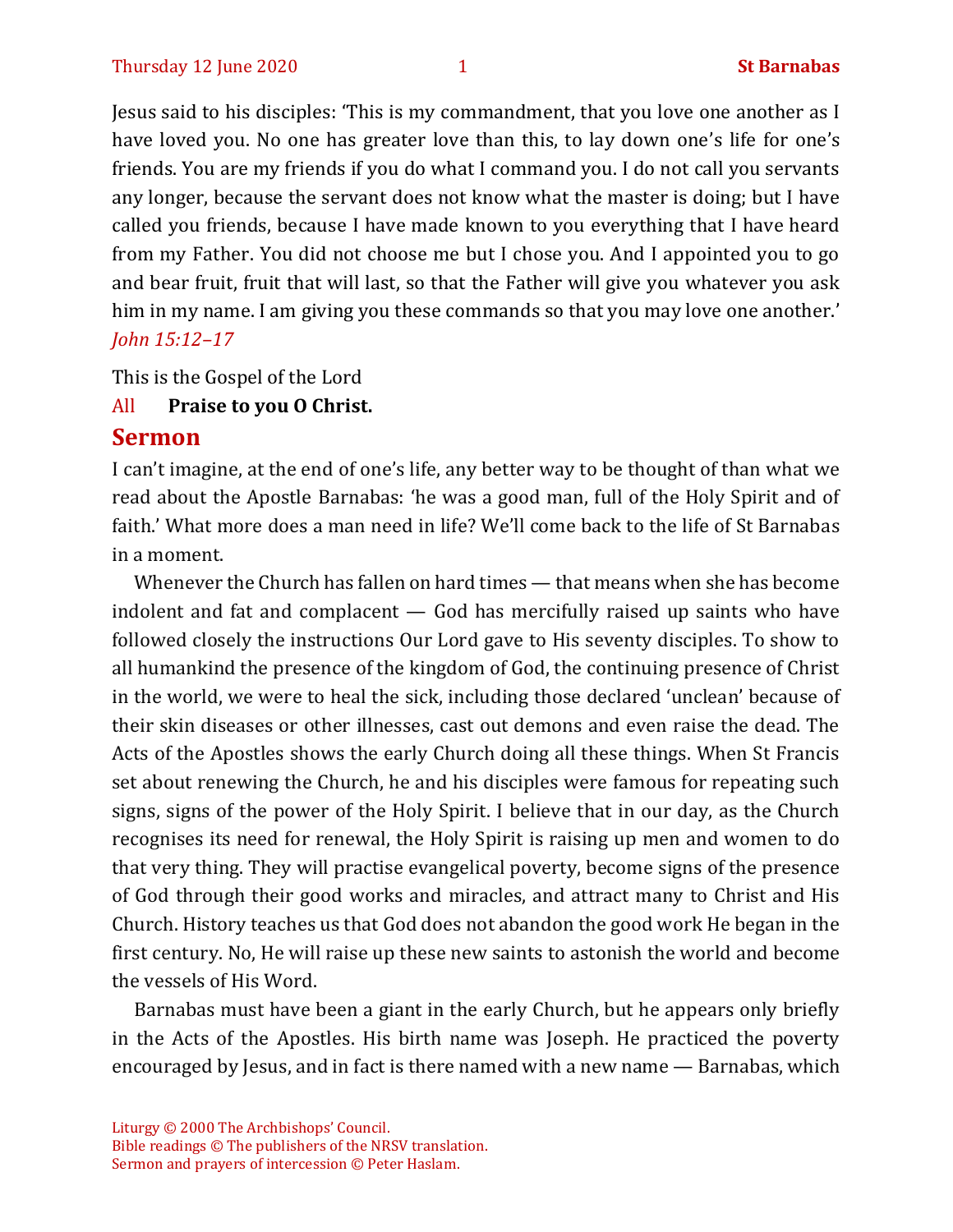is Aramaic for 'son of encouragement.' He was sent to Antioch by the college of Apostles in Jerusalem and oversaw a church of exponential growth and went to Tarsus to find Paul and bring him back as a master teacher. He and Paul worked there for a year, and then a charismatic oracle set them aside to do missionary work, which became Paul's first missionary journey. This took them through what we now know as Turkey—Asia Minor—where they established several churches that themselves became centres of missionary activity.

We can appreciate Barnabas in another way. He constantly showed himself to be as weak as we are in appreciating the depth and breadth of the Gospel. Two examples will suffice:

First, Barnabas had a deep affinity for his cousin, John Mark—who may have been the author of the Gospel of Mark. John Mark went with Paul and Barnabas on their first missionary journey, but it appears that Mark got homesick on the journey and went back to Jerusalem. Paul and Barnabas completed that missionary work and went back to Antioch. But when they planned their second mission, Barnabas wanted to recruit John Mark again, and Paul refused. Their missionary work then separated and we don't hear anything about Barnabas after that in Acts. So, if Christians disagree about strategies and persons to work with, that may just be God working with our weaknesses to–as it is said–write straight with crooked lines.

Second, we read in Paul's letter to the Galatians that when the Judaisers went around telling Gentile Christians that they weren't real Christians without circumcision and the Jewish ritual laws, 'even Barnabas was carried away by their hypocrisy.' But it's implied that he eventually saw the light and began treating Gentile and Jew Christians equally. This suggests that we need spiritual counsel from time to time, because every Christian is challenged to an unique application of the Gospel to his own life and times, and doesn't always do it correctly when flying by his own flawed spiritual GPS. St Barnabas, pray for us.

### **Prayers of intercession**

Our Heavenly Father promises to hear the prayers of those who have faith in his Son, our Lord Jesus Christ. As we pray for the church and for the world let us also pray that, like Barnabas, we will be a source of strength and encouragement to those we meet in our daily lives.

Lord let us pray for God's church throughout the world that she will welcome all who turn to her and enfold in love and prayer those who suffer for their faith that they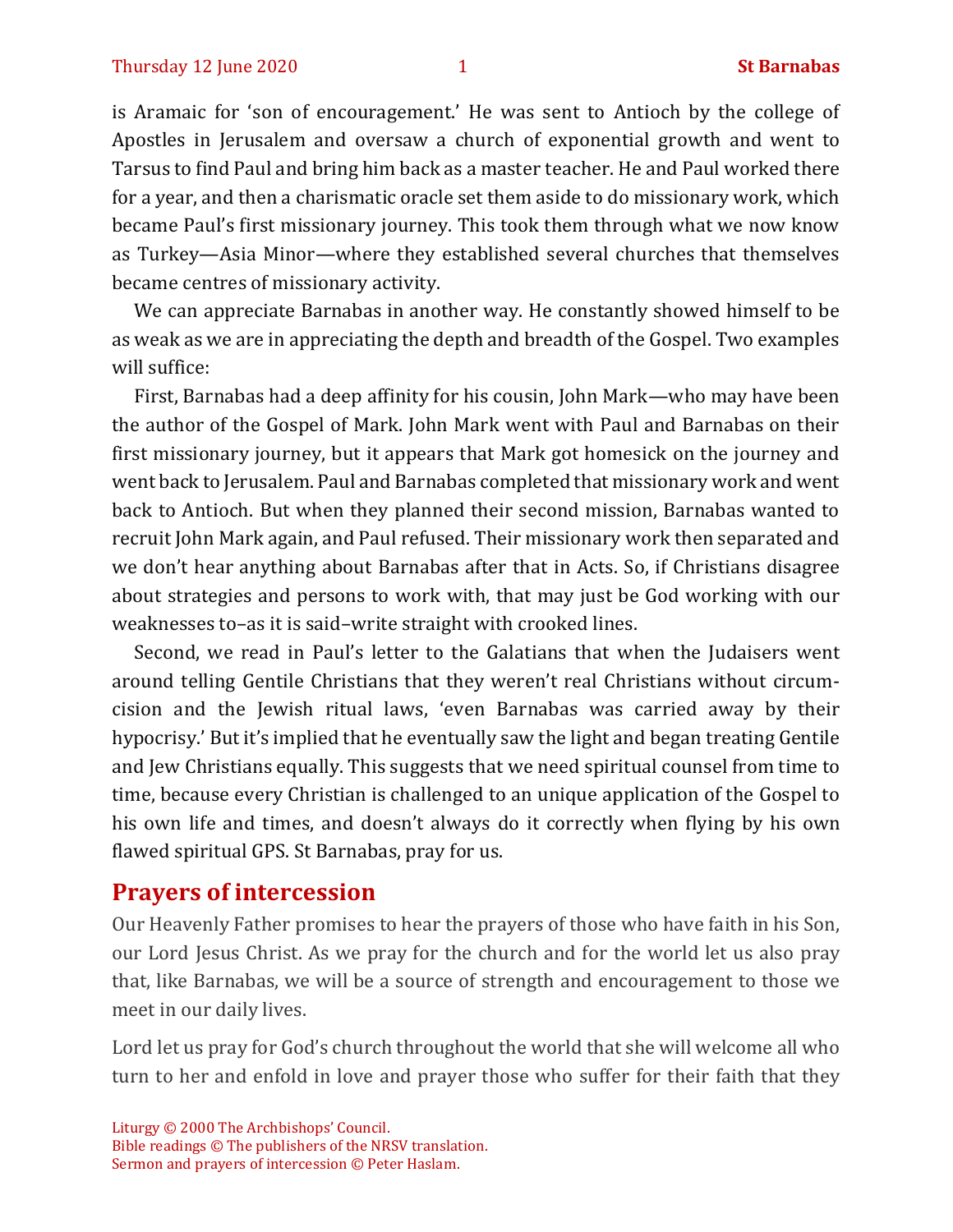might be freed to worship God without fear.

Let us pray for the healing of the nations in a world bruised and torn apart by war, oppression and injustice. We pray for all nations suffering with Coronavirus and suffering from lockdown conditions: Lord we ask you to guide our scientists as they seek a cure for this disease. And release all your children from the bonds of current restraint.

We pray especially for all those who seek to bring peace and reconciliation where there is conflict and hatred that they may bear fruit and hasten the coming of God's kingdom on earth.

Let us pray for people on the fringes of our own communities: those isolated by poverty, mental illness or because of their colour or race. Especially at this time we remember all those caught up in the trouble in America. May God's all-embracing love reach out to them through his appointed people so that all people are brought into fellowship with them, our brothers and sisters

Lord, in your Mercy

### All **hear our prayer.**

Let us pray for ourselves and for each other that we will find strength and encouragement in our fellowship to grow in faith and, like Barnabas, to follow the example of love that Jesus has given us. And today we pray for all those suffering through physical mental and spiritual illness especially anyone known to us …

Lord, in your Mercy

### All **hear our prayer.**

Heavenly Father, you have called us to serve you; give us the grace and strength to respond to your call and fill us with your love, the love that knows no limits. Let us offer your love to those who are grieving the loss of a loved one

And we pray for those who offer comfort and counselling to all who are grieving at this time.

Merciful Father,

All **accept these prayers for the sake of your Son, our Saviour Jesus Christ. Amen.**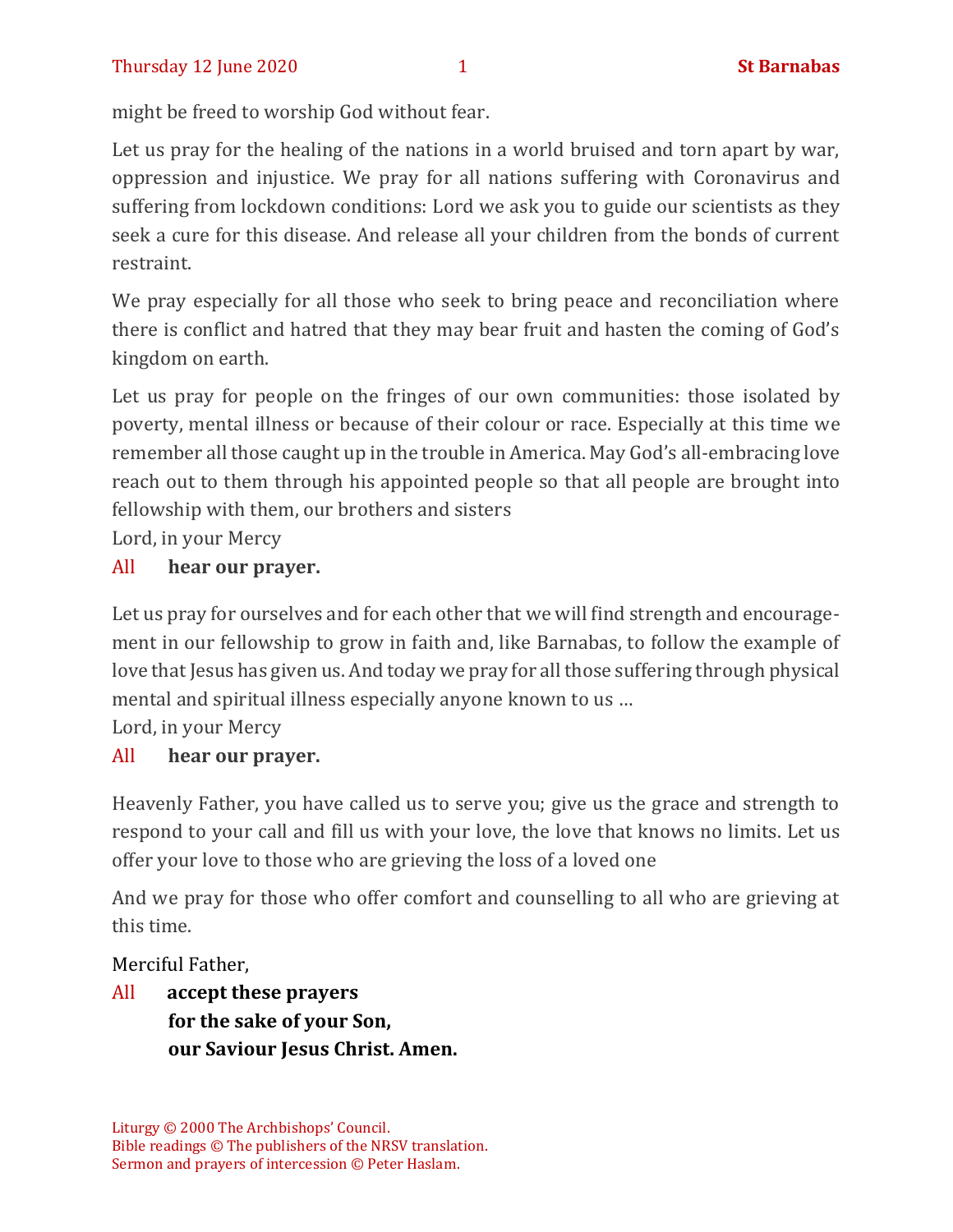# **The peace**

We are fellow-citizens with the saints and of the household of God, through Christ our Lord, who came and preached peace to those who were far off and those who were near.

The peace of the Lord be always with you:

### All **And also with you.**

The liturgy of the Communion Service appears below

# The Dismissal

Jesus said, 'I have made your name known to those you gave me from the world. They were yours, and you gave them to me, and they have kept your word. Now they know that everything you have given me is from you; for the words that you gave to me I have given to them, and they have received them and know in truth that I came from you; and they have believed that you sent me. I am asking on their behalf; I am not asking on behalf of the world, but on behalf of those whom you gave me, because they are yours.' *John 17:26*

May God, who kindled the fire of his love in the hearts of the saints, pour upon you the riches of his grace.

### All **Amen**

May he give you joy in their fellowship and a share in their praises.

## All **Amen**

May he strengthen you to follow them in the way of holiness and to come to the full radiance of glory.

### All **Amen**

and the blessing of God the Almighty:

Father, Son, and Holy Spirit, be with you now and remain with you always.

### All **Amen**

Go in peace to love and serve the Lord.

## All **In the name of Christ. Amen.**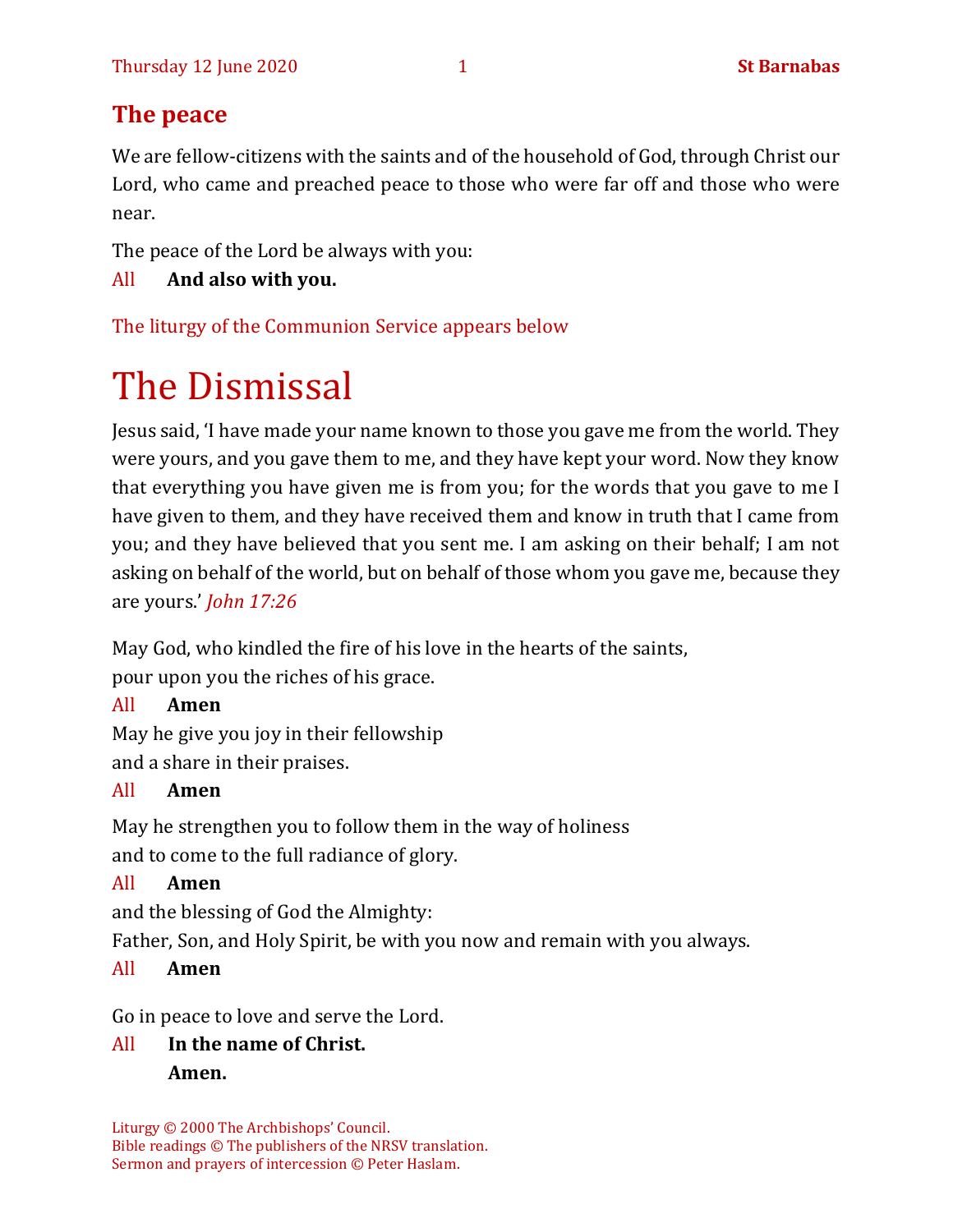# The Liturgy of the Sacrament

# Eucharistic Prayer (prayer E)

The Lord be with you

### All **and also with you.**

Lift up your hearts.

### All **We lift them to the Lord.**

Let us give thanks to the Lord our God.

### All **It is right to give thanks and praise.**

It is indeed right, our duty and our joy, always and everywhere to give you thanks, holy Father, almighty and eternal God, through Jesus Christ our Lord. And now we give thanks, most gracious God, surrounded by a great cloud of witnesses and glorified in the assembly of your saints. The glorious company of apostles praise you. The noble fellowship of prophets praise you. The white-robed army of martyrs praise you. We, your holy Church, acclaim you. In communion with angels and archangels, and with all who served you on earth and worship you now in heaven, we raise our voice to proclaim your glory, for ever praising you and saying:

All **Holy, holy, holy Lord, God of power and might, heaven and earth are full of your glory. Hosanna in the highest. Blessed is he who comes in the name of the Lord. Hosanna in the highest.**

We praise and bless you, loving Father, through Jesus Christ, our Lord;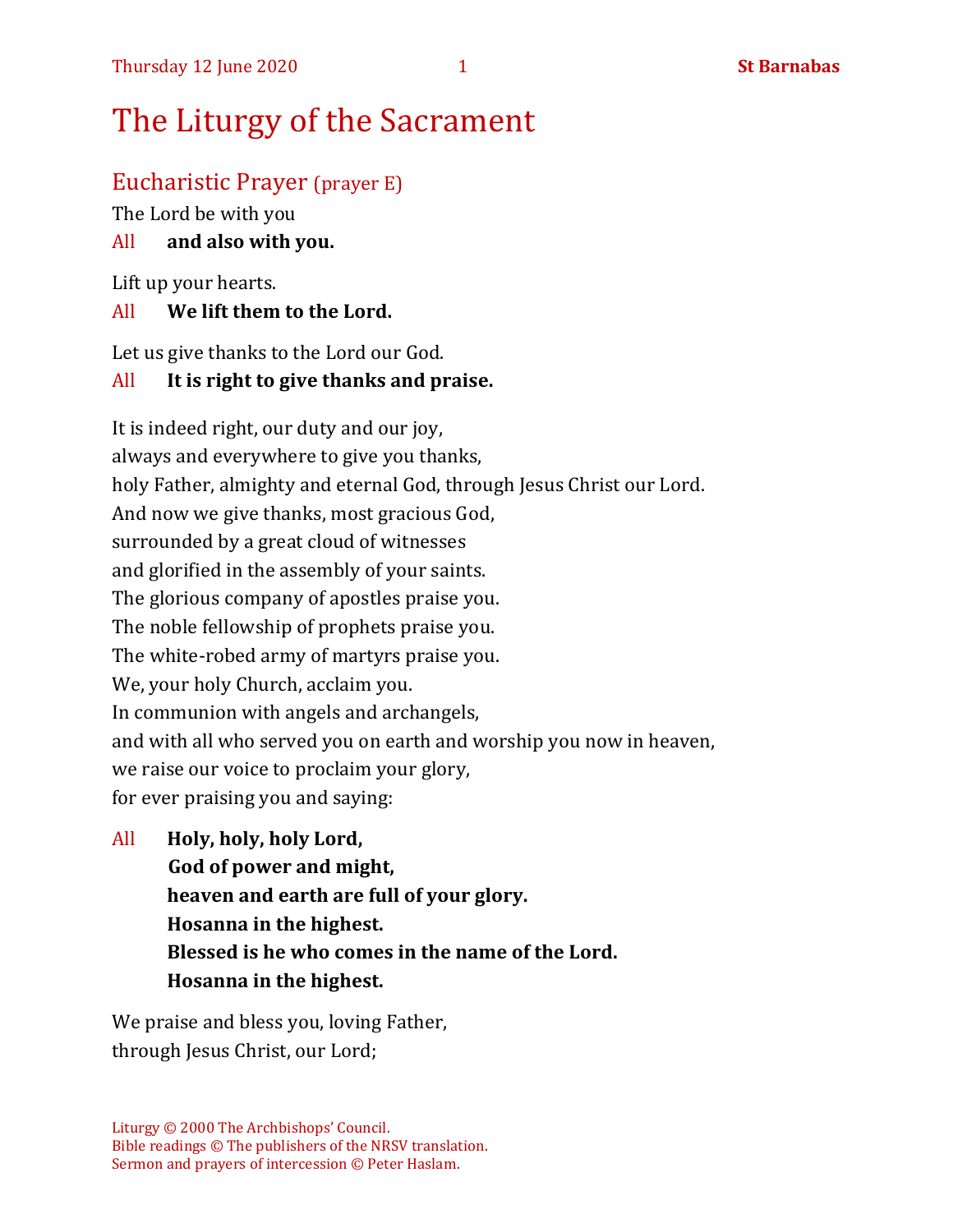and as we obey his command, send your Holy Spirit, that broken bread and wine outpoured may be for us the body and blood of your dear Son.

On the night before he died he had supper with his friends and, taking bread, he praised you. He broke the bread, gave it to them and said: Take, eat; this is my body which is given for you; do this in remembrance of me.

When supper was ended he took the cup of wine. Again he praised you, gave it to them and said: Drink this, all of you; this is my blood of the new covenant, which is shed for you and for many for the forgiveness of sins. Do this, as often as you drink it, in remembrance of me.

So, Father, we remember all that Jesus did, in him we plead with confidence his sacrifice made once for all upon the cross. Bringing before you the bread of life and cup of salvation, we proclaim his death and resurrection until he comes in glory.

Great is the mystery of faith:

All **Christ has died. Christ is risen. Christ will come again.**

Lord of all life, help us to work together for that day when your kingdom comes and justice and mercy will be seen in all the earth.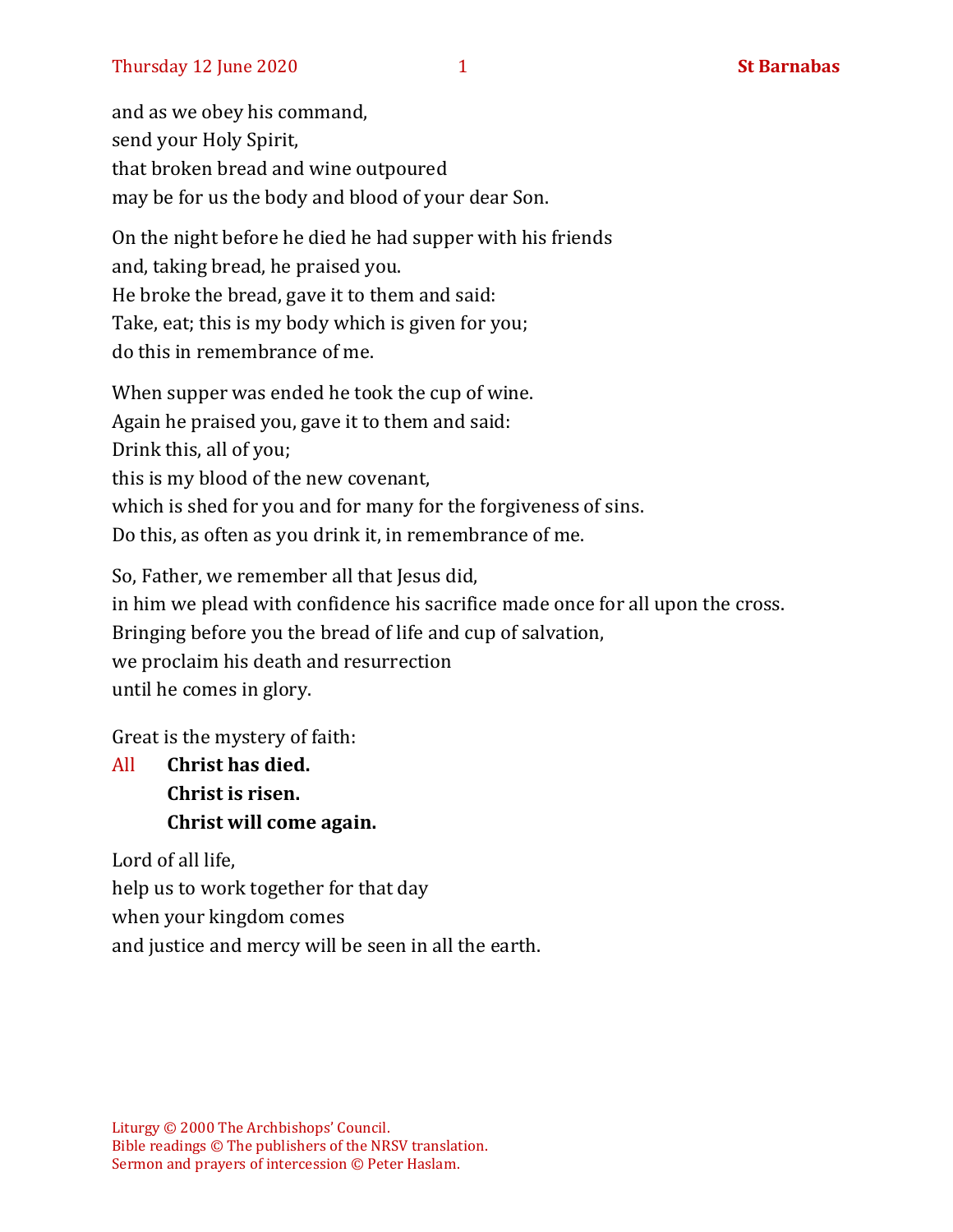Look with favour on your people, gather us in your loving arms and bring us with St Barnabas and all the saints to feast at your table in heaven.

Through Christ, and with Christ, and in Christ, in the unity of the Holy Spirit, all honour and glory are yours, O loving Father, for ever and ever.

All **Amen.**

# The Lord's Prayer

As our Saviour taught us, so we pray

All **Our Father in heaven, hallowed be your name, your kingdom come, your will be done, on earth as in heaven. Give us today our daily bread. Forgive us our sins as we forgive those who sin against us. Lead us not into temptation but deliver us from evil. For the kingdom, the power, and the glory are yours now and for ever. Amen.**

# Breaking of the Bread

We break this bread to share in the body of Christ.

All **Though we are many, we are one body, because we all share in one bread.**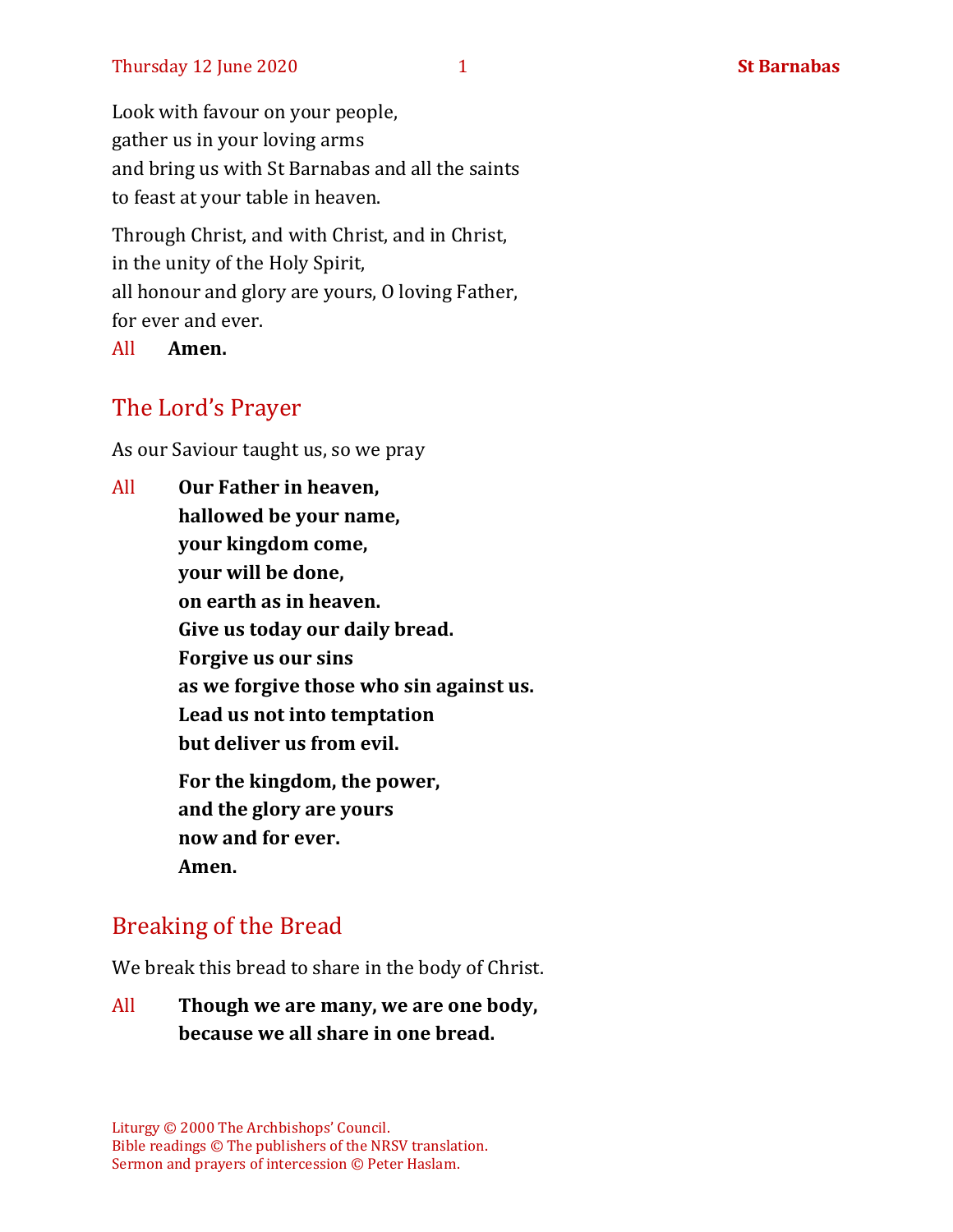All **Lamb of God,**

**you take away the sin of the world, have mercy on us. Lamb of God, you take away the sin of the world,** 

**have mercy on us.**

**Lamb of God, you take away the sin of the world, grant us peace.**

Draw near with faith.

Receive the body of our Lord Jesus Christ which he gave for you, and his blood which he shed for you. Eat and drink in remembrance that he died for you, and feed on him in your hearts by faith with thanksgiving.

### All **We do not presume**

**to come to this your table, merciful Lord, trusting in our own righteousness, but in your manifold and great mercies. We are not worthy so much as to gather up the crumbs under your table. But you are the same Lord whose nature is always to have mercy. Grant us therefore, gracious Lord, so to eat the flesh of your dear Son Jesus Christ and to drink his blood, that our sinful bodies may be made clean by his body and our souls washed through his most precious blood, and that we may evermore dwell in him, and he in us. Amen.**